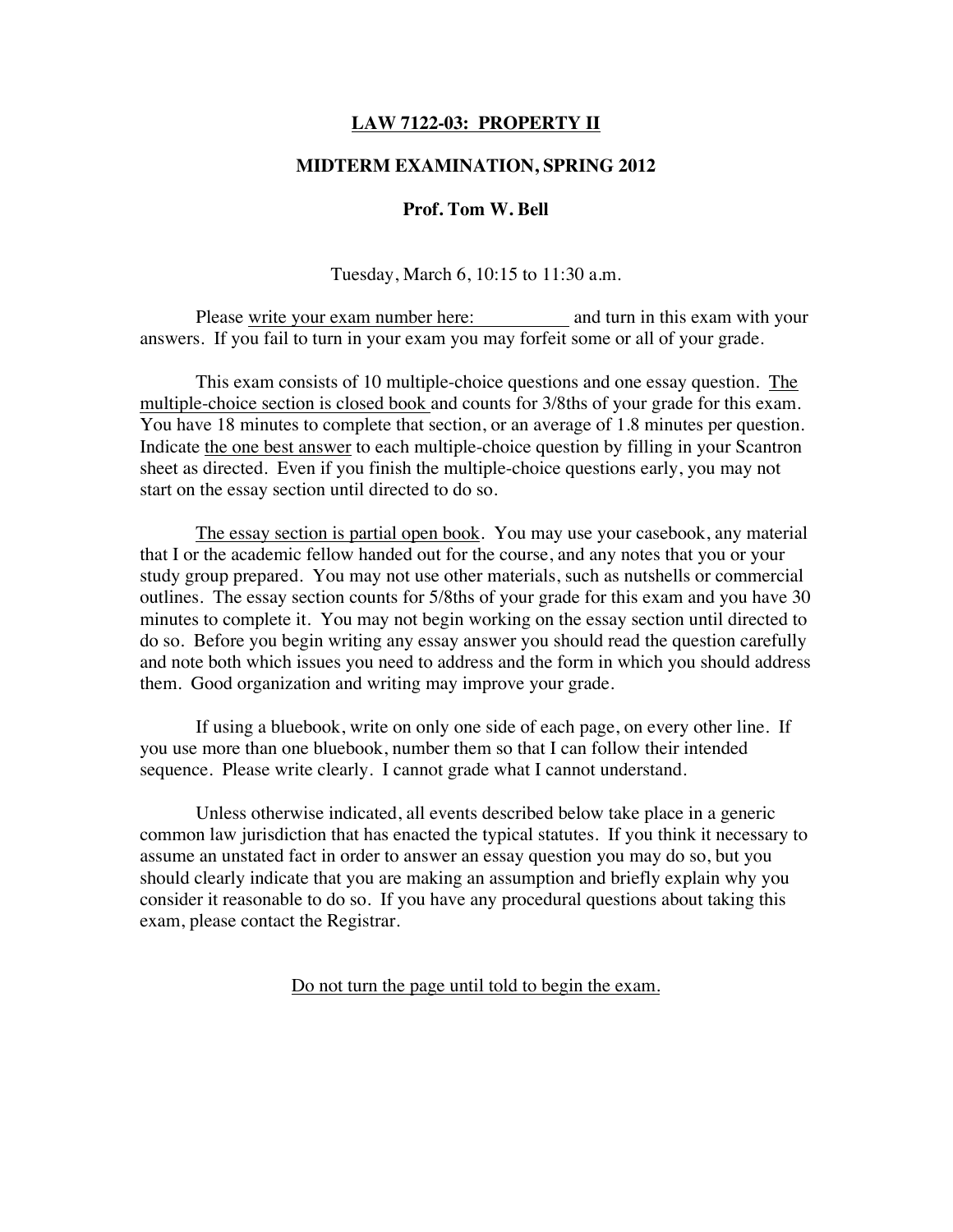Please write your exam number here: and turn in this exam with your answers. If you fail to turn in your exam you may forfeit some or all of your grade.

# **Multiple Choice Questions**

3/8ths of exam's total grade (maximum time: 18 minutes, or 1.8 minutes/question)

[Redacted]